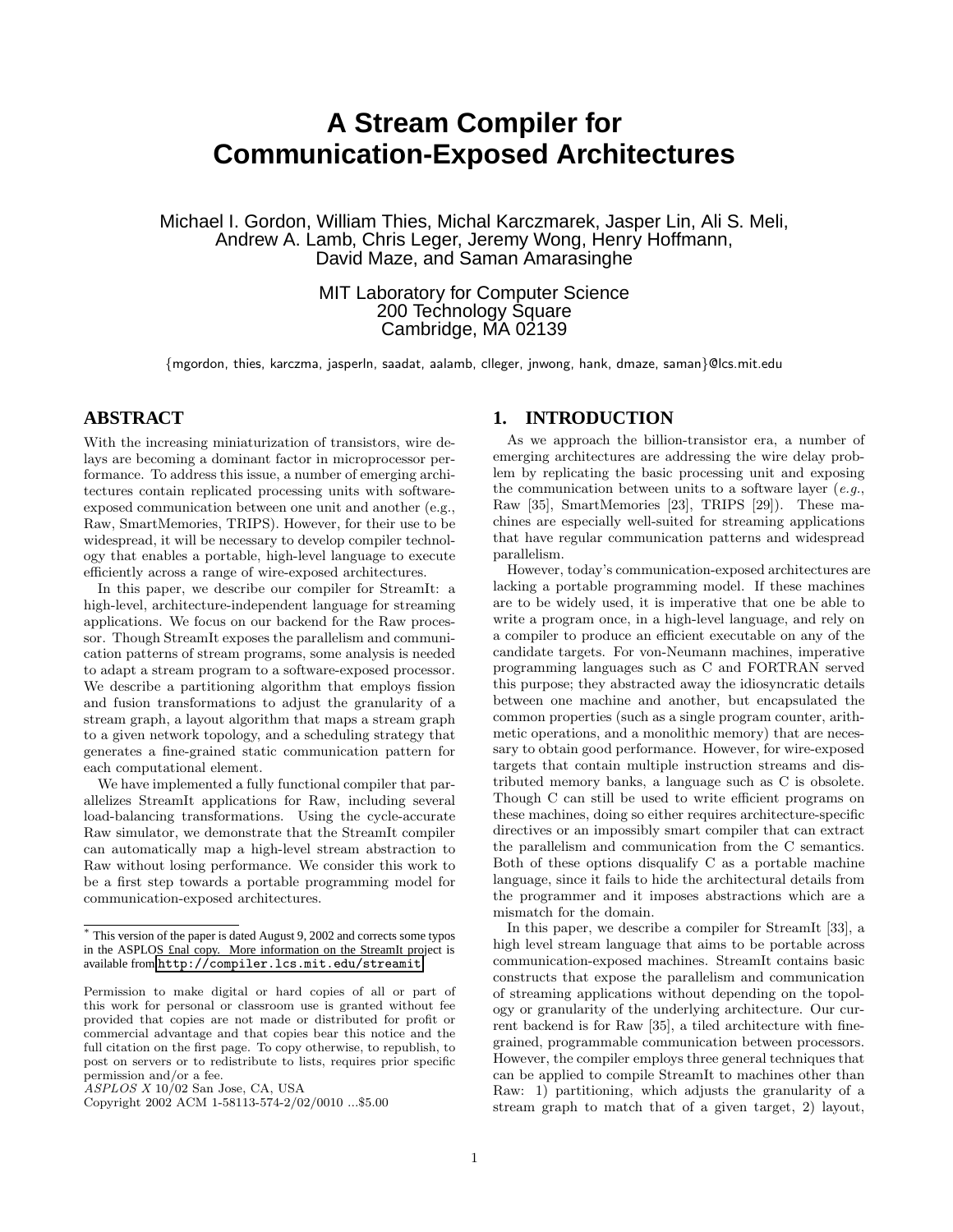```
float->float filter FIRFilter (float sampleRate, int N) {
  float[N] weights;
  init {
   weights = calcImpulseResponse(sampleRate, N);
 }
  prework push N-1 pop 0 peek N {
   for (int i=1; i<N; i++) {
      push(doFIR(i));
   }
 }
  work push 1 pop 1 peek N {
   push(doFIR(N));
   pop();
  }
 float doFIR(int k) {
    float val = 0;for (int i=0; i<k; i++) {
      val += weights[i] * peek(k-i-1);
   }
    return val;
 }
}
float->float pipeline Equalizer (float samplingRate, int N) {
  add splitjoin {
    int bottom = 2500;
    int top = 5000:
    split duplicate;
    for (int i=0; i< N; i++, bottom*=2, top*=2) {
      add BandPassFilter(sampleRate, bottom, top);
    }
   join roundrobin;
  }
add Adder(N);
}
void->void pipeline FMRadio {
 add DataSource();
  add FIRFilter(sampleRate, N);
 add FMDemodulator(sampleRate, maxAmplitude);
  add Equalizer(sampleRate, 4);
 add Speaker();
}
     Figure 1: Parts of an FM Radio in StreamIt.
```
which maps a partitioned stream graph to a given network topology, and 3) scheduling, which generates a fine-grained static communication pattern for each computational element. We consider this work to be a first step towards a portable programming model for communication-exposed architectures.

The rest of this paper is organized as follows. Section 2 provides an introduction to StreamIt, Section 3 contains an overview of Raw, and Section 4 outlines our compiler for StreamIt on Raw. Sections 5, 6, and 7 describe our algorithms for partitioning, layout, and communication scheduling, respectively. Section 8 describes code generation for Raw, and Section 9 presents our results. Section 10 considers related work, and Section 11 contains our conclusions.

# **2. THE STREAMIT LANGUAGE**

StreamIt is a portable programming language for highperformance signal processing applications. The current version of StreamIt is tailored for static-rate streams: it requires that the input and output rates of each filter are known at compile time. In this section, we provide a very brief overview of the syntax and semantics of StreamIt, version 1.1. A more detailed description of the design and rationale for StreamIt can be found in [33], which describes version



Figure 2: Block diagram of the FM Radio.



(a) A pipeline. (b) A splitjoin. (c) A feedbackloop.

Figure 3: Stream structures supported by StreamIt.

1.0; the most up-to-date syntax specification can always be found on our website [1].

# **2.1 Language Constructs**

The basic unit of computation in StreamIt is the filter. A filter is a single-input, single-output block with a userdefined procedure for translating input items to output items. An example of a filter is the FIRFilter, a component of our software radio (see Figure 1). Each filter contains an init function that is called at initialization time; in this case, the FIRFilter calculates weights, which represents its impulse response. The work function describes the most fine grained execution step of the filter in the steady state. Within the work function, the filter can communicate with its neighbors via FIFO queues, using the intuitive operations of push(value), pop(), and peek(index), where peek returns the value at position index without dequeuing the item. The number of items that are pushed, popped, and peeked<sup>1</sup> on each invocation are declared with the work function.

In addition to work, a filter can contain a prework function that is executed exactly once between initialization and the steady-state. Like work, prework can access the input and output tapes of the filter; however, the I/O rates of work and prework can differ. In an FIRFilter, a prework function is essential for correctly filtering the beginning of the input stream. The user never calls the init, prework, and work functions–they are all called automatically.

The basic construct for composing filters into a communicating network is a pipeline, such as the FM Radio in Figure 1. A pipeline behaves as the sequential composition of all its child streams, which are specified with successive calls to add from within the pipeline. For example, the output of DataSource is implicitly connected to the input of FIRFilter, who's output is connected to FMDemodulator, and so on. The add statements can be mixed with regular imperative code to parameterize the construction of the stream graph.

<sup>&</sup>lt;sup>1</sup>We define *peek* as the total number of items read, including the items popped. Thus, we always have that  $peek \geq pop$ .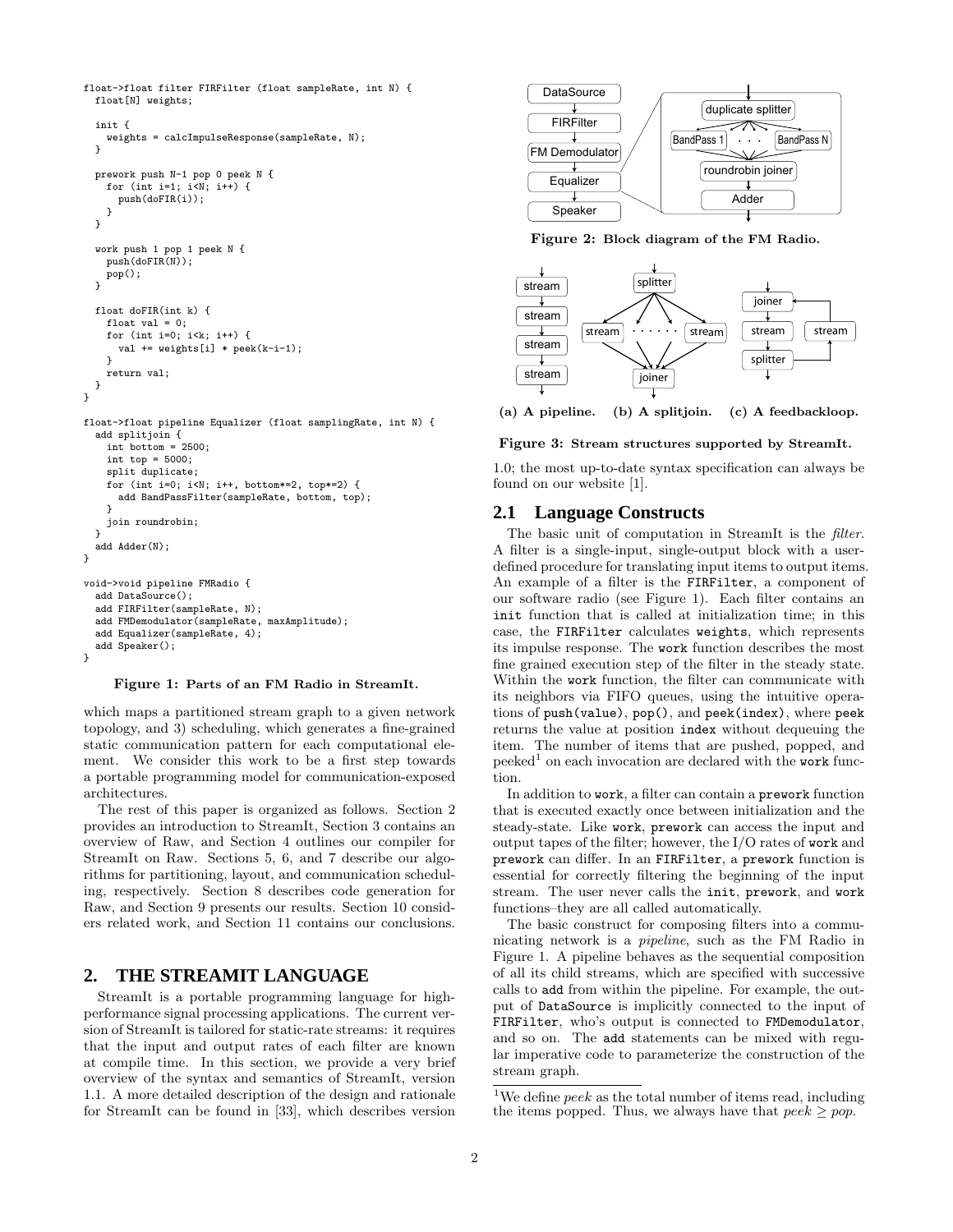There are two other stream constructs besides pipeline: splitjoin and feedbackloop (see Figure 3). From now on, we use the word stream to refer to any instance of a filter, pipeline, splitjoin, or feedbackloop.

A splitjoin is used to specify independent parallel streams that diverge from a common splitter and merge into a common *joiner*. There are two kinds of splitters: 1) *duplicate*, which replicates each data item and sends a copy to each parallel stream, and 2) roundrobin $(w_1, \ldots, w_n)$ , which sends the first  $w_1$  items to the first stream, the next  $w_2$  items to the second stream, and so on. roundrobin is also the only type of joiner that we support; its function is analogous to a roundrobin splitter. If a roundrobin is written without any weights, we assume that all  $w_i = 1$ . The splitter and joiner type are specified with the keywords split and join, respectively (see Figure 1); the parallel streams are specified by successive calls to add, with the  $i$ <sup>th</sup> call setting the  $i$ <sup>th</sup> stream in the splitjoin.

The last control construct provides a way to create cycles in the stream graph: the feedbackloop. Due to space constraints, we omit a detailed discussion of the feedbackloop.

#### **2.2 Design Rationale**

StreamIt differs from other stream languages in that it imposes a well-defined structure on the streams; all stream graphs are built out of a hierarchical composition of filters, pipelines, splitjoins, and feedbackloops. This is in contrast to other environments, which generally regard a stream as a flat and arbitrary network of filters that are connected by channels. However, arbitrary graphs are very hard for the compiler to analyze, and equally difficult for a programmer to describe. The comparison of StreamIt's structure with arbitrary stream graphs could be likened to the difference between structured control flow and GOTO statements: though the programmer might have to re-design some code to adhere to the structure, the gains in robustness, readability, and compiler analysis are immense.

# **3. THE RAW ARCHITECTURE**

The Raw Microprocessor [9, 35] addresses the wire delay problem [15] by providing direct instruction set architecture (ISA) analogs to three underlying physical resources of the processor: gates, wires and pins. Because ISA primitives exist for these resources, a compiler such as StreamIt has direct control over both the computation and the communication of values between the functional units of the microprocessor, as well as across the pins of the processor.

The architecture exposes the gate resources as a scalable 2-D array of identical, programmable tiles, that are connected to their immediate neighbors by four on-chip networks. Each network is 32-bit, full-duplex, flow-controlled and point-to-point. On the edges of the array, these networks are connected via logical channels [13] to the pins. Thus, values routed through the networks off of the side of the array appear on the pins, and values placed on the pins by external devices (for example, wide-word A/Ds, DRAMS, video streams and PCI-X buses) will appear on the networks.

Each of the tiles contains a compute processor, some memory and two types of routers–one static, one dynamic–that control the flow of data over the networks as well as into the compute processor (see Figure 4). The compute processor interfaces to the network through a bypassed, register-



Figure 4: Block diagram of the Raw architecture.

mapped interface [9] that allows instructions to use the networks and the register files interchangeably. In other words, a single instruction can read up to two values from the networks, compute on them, and send the result out onto the networks, with no penalty. Reads and writes in this fashion are blocking and flow-controlled, which allows for the computation to remain unperturbed by unpredictable timing variations such as cache misses and interrupts.

Each tile's static router has a virtualized instruction memory to control the crossbars of the two static networks. Collectively, the static routers can reconfigure the communication pattern across these networks every cycle. The instruction set of the static router is encoded as a 64-bit VLIW word that includes basic instructions (conditional branch with/without decrement, move, and nop) that operate on values from the network or from the local 4-element register file. Each instruction also has 13 fields that specify the connections between each output of the two crossbars and the network input FIFOs, which store values that have arrived from neighboring tiles or the local compute processor. The input and output possibilities for each crossbar are: North, East, South, West, Processor, to the other crossbar, and into the static router. The FIFOs are typically four or eight elements large.

To route a word from one tile to another, the compiler inserts a route instruction on every intermediate static router [22]. Because the routers are pipelined and compile-time scheduled, they can deliver a value from the ALU of one tile to the ALU of a neighboring tile in 3 cycles, or more generally, 2+N cycles for an inter-tile distance of N hops.

The results of this paper were generated using btl, a cycleaccurate simulator that models arrays of Raw tiles identical to those in the .15 micron 16-tile Raw prototype ASIC chip. With a target clock rate of 250 MHz, the tile employs as compute processor an 8-stage, single issue, in-order MIPS-style pipeline that has a 32 KB data cache, 32 KB of instruction memory, and 64 KB of static router memory. All functional units except the floating point and integer dividers are fully pipelined. The mispredict penalty of the static branch predictor is three cycles, as is the load latency. The compute processor's pipelined single-precision FPU operations have a latency of 4 cycles, and the integer multiplier has a latency of 2 cycles.

# **4. COMPILING STREAMIT TO RAW**

The phases of the StreamIt compiler are described in Table 1. The front end is built on top of KOPI, an open-source compiler infrastructure for Java [12]; we use KOPI as our infrastructure because StreamIt has evolved from a Javabased syntax. We translate the StreamIt syntax into the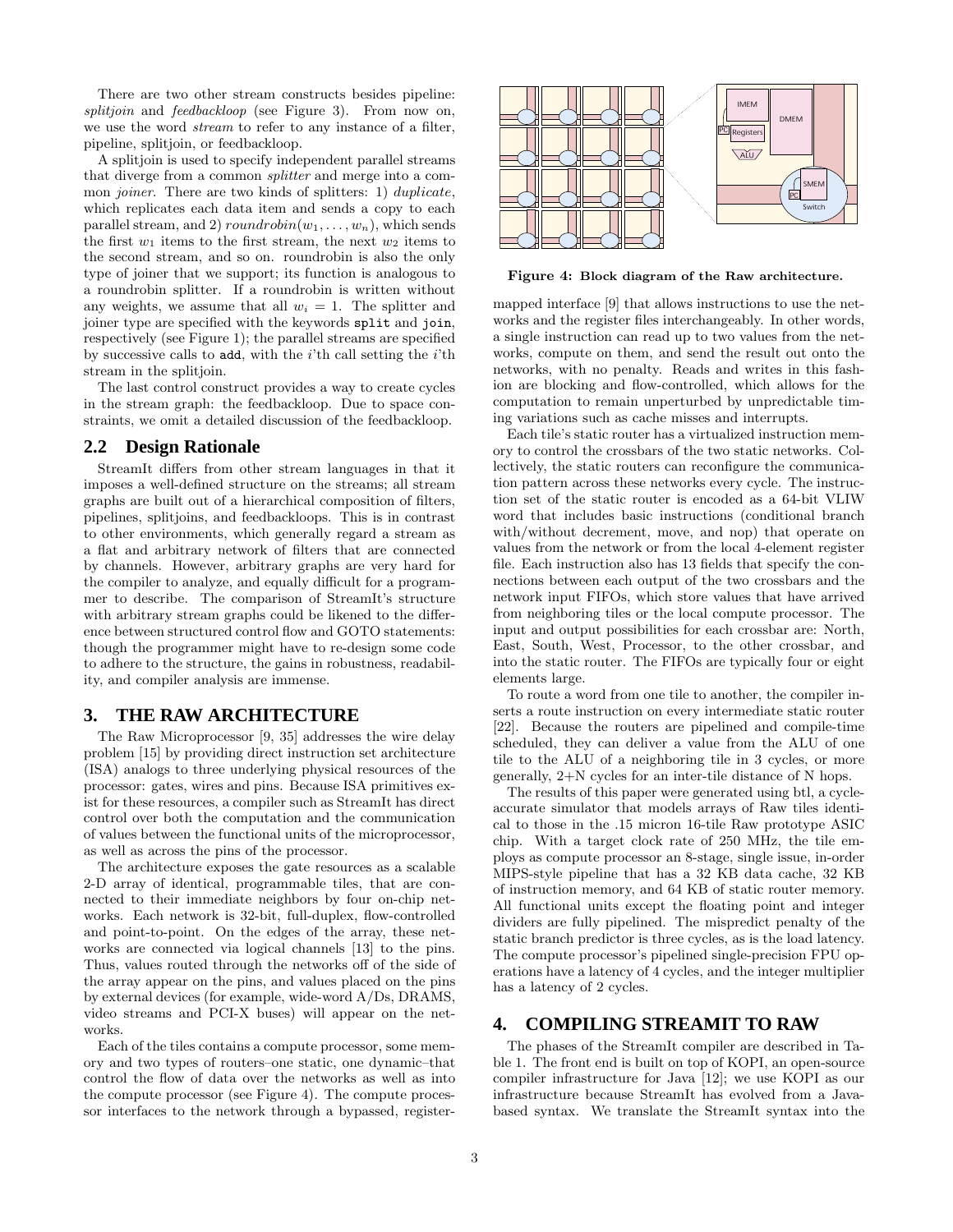| Phase                    | Function                                                                                                                              |
|--------------------------|---------------------------------------------------------------------------------------------------------------------------------------|
| KOPI Front-end           | Parses syntax into a Java-like abstract syntax tree.                                                                                  |
| SIR Conversion           | Converts the AST to the StreamIt IR (SIR).                                                                                            |
| Graph Expansion          | Expands all parameterized structures in the stream graph.                                                                             |
| Scheduling               | Calculates initialization and steady-state execution orderings for filter firings.                                                    |
| Partitioning             |                                                                                                                                       |
| Layout                   |                                                                                                                                       |
| Communication Scheduling | Orchestrates fine-grained communication between tiles via simulation of the stream graph.                                             |
| Code generation          | Generates code for the tile and switch processors.                                                                                    |
|                          | Performs fission and fusion transformations for load balancing.<br>Determines minimum-cost placement of filters on grid of Raw tiles. |

**Table 1: Phases of the StreamIt compiler.**

KOPI syntax tree, and then construct the StreamIt IR (SIR) that encapsulates the hierarchical stream graph. Since the structure of the graph might be parameterized, we propagate constants and expand each stream construct to a static structure of known extent. At this point, we can calculate an execution schedule for the nodes of the stream graph.

The automatic scheduling of the stream graph is one of the primary benefits that StreamIt offers, and the subtleties of scheduling and buffer management are evident throughout all of the following phases of the compiler. The scheduling is complicated by StreamIt's support for the peek operation, which implies that some programs require a separate schedule for initialization and for the steady state. The steady state schedule must be periodic–that is, its execution must preserve the number of live items on each channel in the graph (since otherwise a buffer would grow without bound.) A separate initialization schedule is needed if there is a filter with  $peek > pop$ , by the following reasoning. If the initialization schedule were also periodic, then after each firing it would return the graph to its initial configuration, in which there were zero live items on each channel. But a filter with  $peek > pop$  leaves  $peek - pop$  (a positive number) of items on its input channel after every firing, and thus could not be part of this periodic schedule. Therefore, the initialization schedule is separate, and non-periodic.

In the StreamIt compiler, the initialization schedule is constructed via symbolic execution of the stream graph, until each filter has at least peek−pop items on its input channel. For the steady state schedule, there are many tradeoffs between code size, buffer size, and latency, and we are developing techniques to optimize different metrics [34]. In this paper, we use a simple hierarchical scheduler that constructs a Single Appearance Schedule (SAS) [5] for each filter. A SAS is a schedule where each node appears exactly once in the loop nest denoting the execution order. We construct one such loop nest for each hierarchical stream construct, such that each component is executed a set number of times for every execution of its parent. In later sections, we refer to the "multiplicity" of a filter as the number of times that it executes in one steady state execution of the entire stream graph.

Following the scheduler, the compiler has stages that are specific for communication-exposed architectures: partitioning, layout, and communication scheduling. The next three sections of the paper are devoted to these phases.

## **5. PARTITIONING**

StreamIt provides the filter construct as the basic abstract unit of autonomous stream computation. The programmer should decide the boundaries of each filter according to what is most natural for the algorithm under consideration. While one could envision each filter running on a separate machine in a parallel system, StreamIt hides the granularity of the



(a) **Original (runs on 64 tiles).**



(b) **Partitioned (runs on 16 tiles).**

**Figure 5: Execution traces for the (a) original and (b) partitioned versions of the Radar application. The** *x* **axis denotes time, and the** *y* **axis denotes the processor. Dark bands indicate periods where processors are blocked waiting to receive an input or send an output; light regions indicate periods of useful work. The thin stripes in the light regions represent pipeline stalls. Our partitioning algorithm decreases the granularity of the graph from 53 unbalanced tiles (original) to 15 balanced tiles (partitioned). The throughput of the partitioned graph is 2.3 times higher than the original.**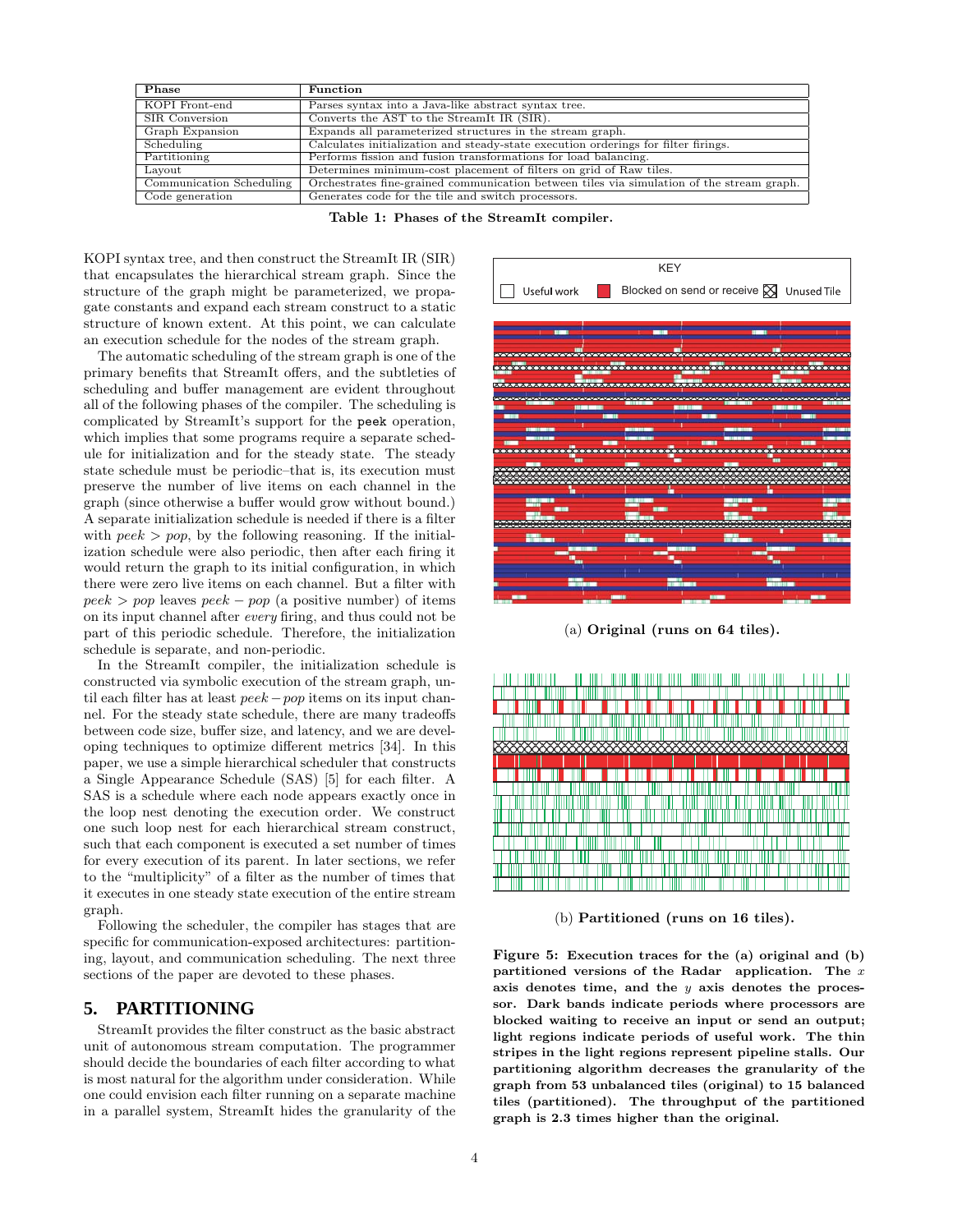

Figure 6: Stream graph of the original 12x4 Radar application. The 12x4 Radarapplication has 12 channels and 4 beams; it is the largest version that fits onto 64 tiles without filter fusion.



Figure 7: Stream graph of the load-balanced 12x4 Radar application. Vertical fusion is applied to collapse each pipeline into a single filter, and horizontal fusion is used to transform the 4-way splitjoin into a 2-way splitjoin. Figure 5 shows the benefit of these transformations.

target machine from the programmer. Thus, it is the responsibility of the compiler to adapt the granularity of the stream graph for efficient execution on a particular architecture.

We use the word *partitioning* to refer to the process of dividing a stream program into a set of balanced computation units. Given that a maximum of  $N$  computation units can be supported, the partitioning stage transforms a stream graph into a set of no more than  $N$  filters, each of which performs approximately the same amount of work during the execution of the program. Following this stage, each filter can be run on a separate processor to obtain a load-balanced executable.

# **5.1 Overview**

Our partitioner employs a set of fusion, fission, and reordering transformations to incrementally adjust the stream graph to the desired granularity. To achieve load balancing, the compiler estimates the number of instructions that are executed by each filter in one steady-state cycle of the entire program; then, computationally intensive filters can be split, and less demanding filters can be fused. Currently, a simple greedy algorithm is used to automatically select the targets of fusion and fission, based on the estimate of the work in each node.

For example, in the case of the Radar application, the original stream graph (Figure 6) contains 52 filters. These filters have unbalanced amounts of computation, as evidenced by the execution trace in Figure 5(a). The partitioner fuses all of the pipelines in the graph, and then fuses the bottom 4-way splitjoin into a 2-way splitjoin, yielding the stream graph in Figure 7. As illustrated by the execution trace in Figure 5(b), the partitioned graph has much better load balancing. In the following sections, we describe in more detail the transformations utilized by the partitioner.

#### **5.2 Fusion Transformations**

Filter fusion is a transformation whereby several adjacent filters are combined into one. Fusion can be applied to decrease the granularity of a stream graph so that an application will fit on a given target, or to improve load balancing by merging small filters so that there is space for larger filters to be split. Analogous to loop fusion in the scientific domain, filter fusion can enable other optimizations by merging the control flow graphs of adjacent nodes, thereby shortening the live ranges of variables and allowing independent instructions to be reordered.

#### *5.2.1 Unoptimized Fusion Algorithm*

In the domain of structured stream programs, there are two types of fusion that we are interested in: vertical fusion for collapsing pipelined filters into a single unit, and horizontal fusion for combining the parallel components of a splitjoin into one. Given that each StreamIt filter has a constant I/O rate, it is possible to implement both vertical and horizontal fusion as a plain compile-time simulation of the execution of the stream graph. A high-level algorithm for doing so is as follows:

- 1. Calculate a legal initialization and steady-state schedule for the nodes of interest.
- 2. For each pair of neighboring nodes, introduce a circular buffer that is large enough to hold all the items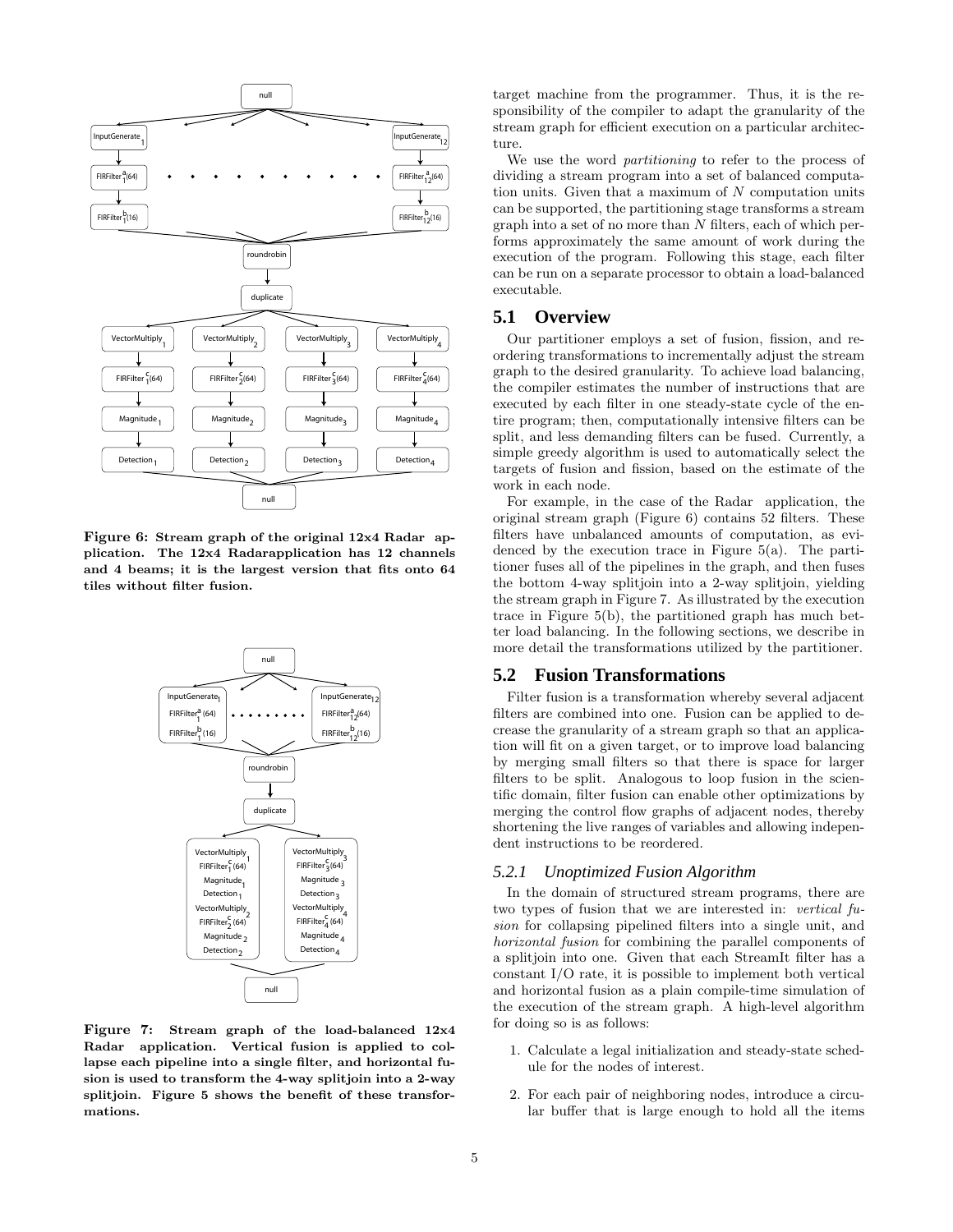produced during the initial schedule and one iteration of the steady-state schedule. For each buffer, maintain indices to keep track of the head and tail of the FIFO queue.

3. Simulate the execution of the graph according to the calculated schedules, replacing all push, pop, and peek operations in the fused region with appropriate accesses to the circular buffers.

That is, a naive approach to filter fusion is to simply implement the channel abstraction and to leverage StreamIt's static rates to simulate the execution of the graph. However, the performance of fusion depends critically on the implementation of channels, and there are several high-level optimizations that the compiler employs to improve upon the performance of a general-purpose buffer implementation. We describe a few of these optimizations in detail in the following sections.

#### *5.2.2 Optimizing Vertical Fusion*

Figure 8 illustrates two of our optimizations for vertical fusion: the localization of buffers and the elimination of modulo operations. In this example, the UpSampler pushes  $K$ items on every step, while the MovingAverage filter peeks at N items but only pops 1. The effect of the optimizations are two-fold. First, buffer localization splits the channel between the filters into a local buffer (holding items that are transfered within work) and a persistent peek buffer (holding items that are stored between iterations of work). Second, modulo elimination arranges copies between these two buffers so that all index expressions are known at compile time, preventing the need for a modulo operation to wrap around a circular buffer.

The execution of the fused filter proceeds as follows. In the prework function, which is called only on the first invocation, the peek buffer is filled with initial values from the UpSampler. The steady work function implements a steady-state schedule in which  $LCM(N, K)$  items are transferred between the two original filters–these items are communicated through a local, temporary buffer. Before and after the execution of the MovingAverage code, the contents of the peek buffer are transferred in and out of the buffer. If the peek buffer is small, this copying can be eliminated with loop unrolling and copy propagation. Note that the peek buffer is for storing items that are persistent from one firing to the next, while the local buffer is just for communicating values during a single firing.

#### *5.2.3 Optimizing Horizontal Fusion*

The naive fusion algorithm maintains a separate input buffer for each parallel stream in a splitjoin. However, in the case of a duplicate splitter, the input buffer can be shared between the streams, as illustrated in Figure 9. As in pipeline fusion, the code of the component filters is inlined into a single filter with repetition according to the steady-state schedule. However, there are some modifications: all pop statements are converted to peek statements, and the pop's are performed at the end of the fused work function. This allows all the filters to see the data items before they are consumed. Finally, the roundrobin joiner is simulated by a reorder-roundrobin filter that re-arranges the output of the fused filter according to the weights of the joiner. Separating this reordering phase from the fused filter also decreases



Figure 8: Vertical fusion with buffer localization and modulo-division optimizations.



Figure 9: Horizontal fusion of a duplicate splitjoin construct with buffer sharing optimization.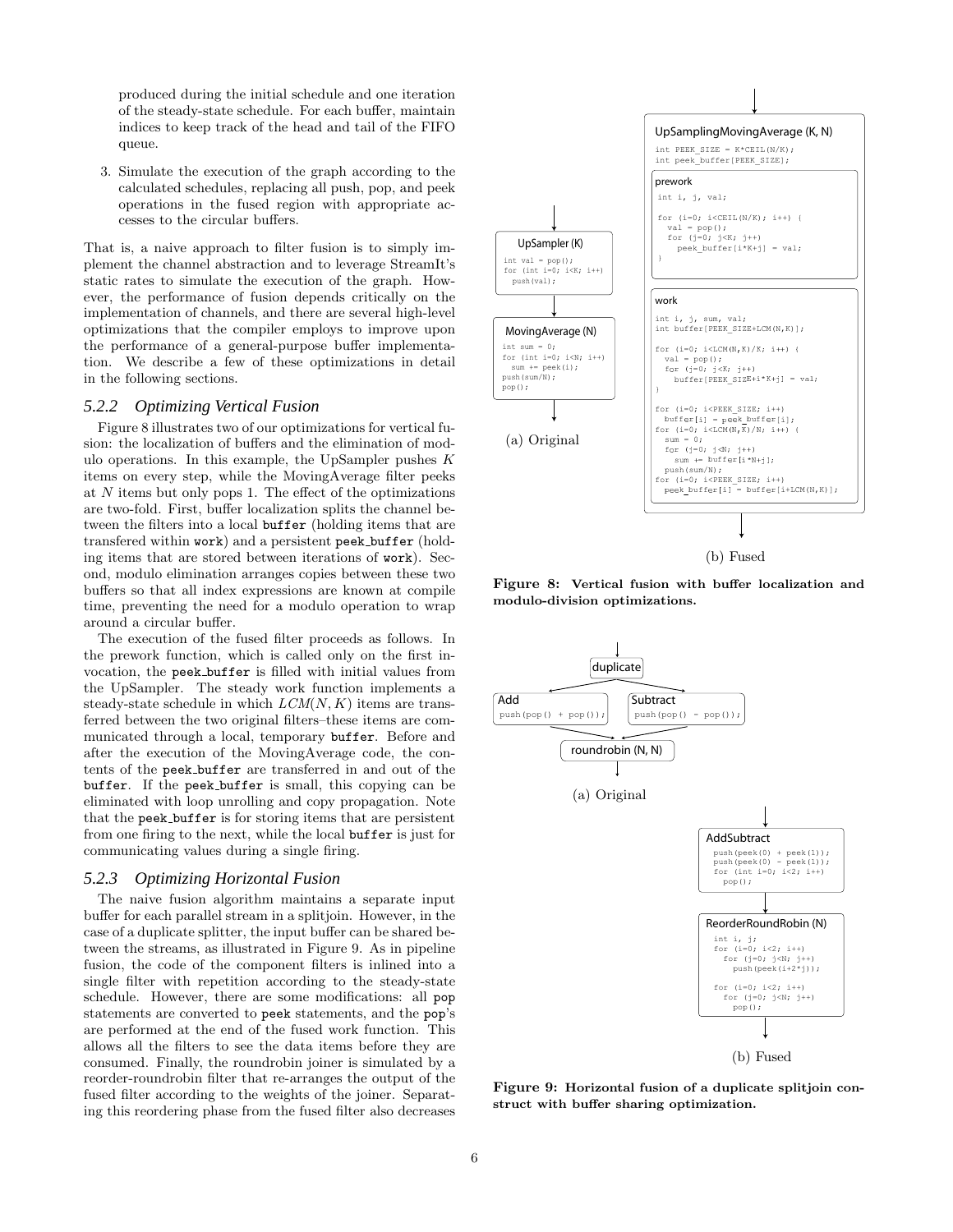

Figure 10: Fission of a filter that peeks.

the buffer requirements within the fused node. When appropriate, pipeline fusion can be applied to fuse these two nodes into a single filter that represents the entire splitjoin.

#### **5.3 Fission Transformations**

Filter fission is the analog of parallelization in the streaming domain. It can be applied to increase the granularity of a stream graph to utilize unused processor resources, or to break up a computationally intensive node for improved load balancing.

## *5.3.1 Vertical Fission*

Some filters can be split into a pipeline, with each stage performing part of the work function. In addition to the original input data, these pipelined stages might need to communicate intermediate results from within work, as well as fields within the filter. This scheme could apply to filters with state if all modifications to the state appear at the top of the pipeline (they could be sent over the data channels), or if changes are infrequent (they could be sent via StreamIt's messaging system.) Also, some state can be identified as induction variables, in which case their values can be reconstructed from the work function instead of stored as fields. We have yet to automate vertical filter fission in the StreamIt compiler.

#### *5.3.2 Horizontal Fission*

We refer to "horizontal fission" as the process of distributing a single filter across the parallel components of a splitjoin. We have implemented this transformation for "stateless" filters–that is, filters that contain no fields that are written on one invocation of work and read on later invocations. Let us consider such a filter  $F$  with steady-state I/O rates of peek, pop, and push, that is being parallelized into an K-way splitjoin. There are two cases to consider:

1. If  $peek = pop$ , then F can simply be duplicated K ways in the splitjoin. The splitter is a roundrobin that routes *pop* elements to each copy of  $F$ , and the joiner is



Figure 11: Synchronization removal. If there are neighboring splitters and joiners with matching rates, then the nodes can be removed and the component streams can be connected. The example above is drawn from a subgraph of the 3GPP application; the compiler automatically performs this transformation to expose parallelism and improve the partitioning. Synchronization removal is especially valuable in the context of libraries–many distinct components can employ splitjoins for processing interleaved data streams, and the modules can be composed without having to synchronize all the streams at each boundary.

a roundrobin that reads push elements from each component. Since F does not peek at any items which it does not consume, its code does not need to be modified in the component streams–we are just distributing the invocations of F.

2. If  $peek > pop$ , then a different transformation is applied (see Figure 10). In this case, the splitter is a duplicate, since the component filters need to examine overlapping parts of the input stream. The  $i$ <sup>th</sup> component has a steady-state work function that begins with the work function of  $F$ , but appends a series of  $(K - 1) * pop$  pop statements in order to account for the data that is consumed by the other components. Also, the i'th filter has a prework function that pops  $(i - 1) * pop$  items from the input stream, to account for the consumption of previous filters on the first iteration of the splitjoin. As before, the joiner is a roundrobin that has a weight of push for each stream.

# **5.4 Reordering Transformations**

There are a multitude of ways to reorder the elements of a stream graph so as to facilitate fission and fusion transformations. For instance, neighboring splitters and joiners with matching weights can be eliminated (Figure 11); a splitjoin construct can be divided into a hierarchical set of splitjoins to enable a finer granularity of fusion (Figure 12); and identical stateless filters can be pushed through a splitter or joiner node if the weights are adjusted accordingly.

#### **5.5 Automatic Partitioning**

In order to drive the partitioning process, we have implemented a simple greedy algorithm that performs well on most applications. The algorithm analyzes the work function of each filter and estimates the number of cycles required to execute it. Because of the static I/O rates in StreamIt, most loops within work can be unrolled, allowing a close approximation of the actual cycle count. Multiplying this cycle count by the multiplicity of the filter in the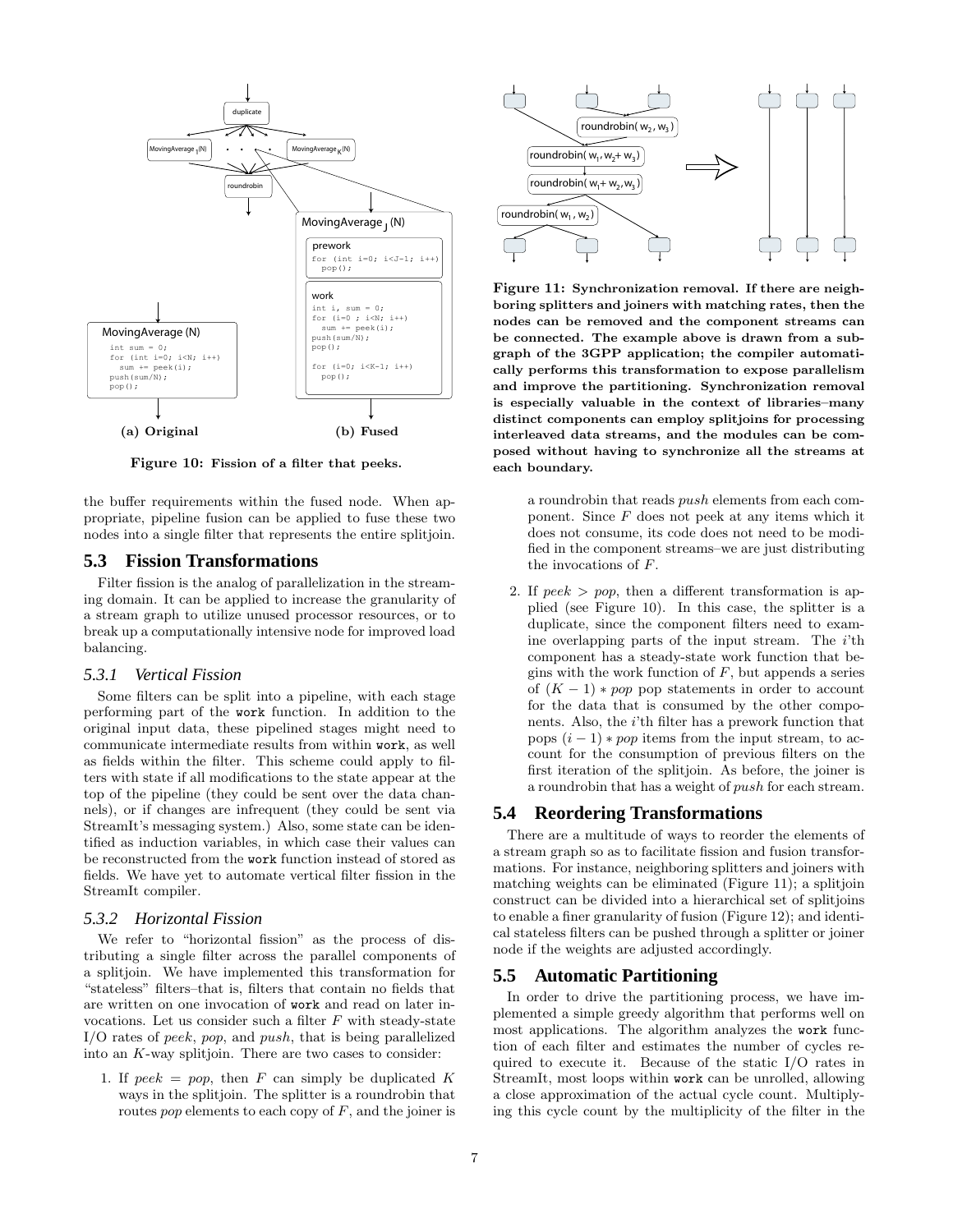

Figure 12: Breaking a splitjoin into hierarchical units. Though our horizontal fusion algorithms work on the granularity of an entire splitjoin, it is straightforward to transform a large splitjoin into a number of smaller pieces, as shown here. Following this transformation, the fusion algorithms can be applied to obtain an intermediate level of granularity. This technique was employed to help load-balance the Radar application (see Section 9).

steady-state schedule, the algorithm obtains an estimate of the steady-state computational requirements for each filter.

In the case where there are fewer filters than tiles, the partitioner considers the filters in decreasing order of their computational requirements and attempts to split them using the filter fission algorithm described above. Fission proceeds until there are enough filters to occupy the available machine resources, or until the heaviest node in the graph is not amenable to a fission transformation. Generally, it is not beneficial to split nodes other than the heaviest one, as this would introduce more synchronization without alleviating the bottleneck in the graph.

If the stream graph contains more nodes than the target architecture, then the partitioner works in the opposite direction and repeatedly fuses the least demanding stream construct until the graph will fit on the target. The work estimates of the filters are tabulated hierarchically and each construct (i.e., pipeline, splitjoin, and feedbackloop) is ranked according to the sum of its children's computational requirements. At each step of the algorithm, an entire stream construct is collapsed into a single filter. The only exception is the final fusion operation, which only collapses to the extent necessary to fit on the target; for instance, a 4-element pipeline could be fused into two 2-element pipelines if no more collapsing was necessary.

Despite its simplicity, this greedy strategy works well in practice because most applications have many more filters than can fit on the target architecture; since there is a long sequence of fusion operations, it is easy to compensate from a short-sighted greedy decision. However, we can construct cases in which a greedy strategy will fail. For instance, graphs with wildly unbalanced filters will require fission of some components and fusion of others; also, some graphs have complex symmetries where fusion or fission will not be beneficial unless applied uniformly to each component of the graph. We are working on improved partitioning algorithms that take these measures into account.

## **6. LAYOUT**

The goal of the layout phase is to assign nodes in the stream graph to computation nodes in the target architecture while minimizing the communication and synchronization present in the final layout. The layout assigns exactly one node in the stream graph to one computation node in the target. The layout phase assumes that the given stream graph will fit onto the computation fabric of the target and that the filters are load balanced. These requirements are satisfied by the partitioning phase described above.

The layout phase of the StreamIt compiler is implemented using simulated annealing [19]. We choose simulated annealing for its combination of performance and flexibility. To adapt the layout phase for a given architecture, we supply the simulated annealing algorithm with three architecturespecific parameters: a cost function, a perturbation function, and the set of legal layouts. To change the compiler to target one tiled architecture instead of another, these parameters should require only minor modifications.

The cost function should accurately measure the added communication and synchronization generated by mapping the stream graph to the communication model of the target. Due to the static qualities of StreamIt, the compiler can provide the layout phase with exact knowledge of the communication properties of the stream graph. The terms of the cost function can include the counts of how many items travel over each channel during an execution of the steady state. Furthermore, with knowledge of the routing algorithm, the cost function can infer the intermediate hops for each channel. For architectures with non-uniform communication, the cost of certain hops might be weighted more than others. In general, the cost function can be tailored to suit a given architecture.

## **6.1 Layout for Raw**

For Raw, the layout phase maps nodes in the stream graph to the tile processors. Each filter is assigned to exactly one tile, and no tile holds more than one filter. However, the ends of a splitjoin construct are treated differently; each splitter node is folded into its upstream neighbor, and neighboring Joiner nodes are collapsed into a single tile (see Section 7.1). Thus, Joiners occupy their own tile, but splitters are integrated into the tile of another filter or Joiner.

Due to the properties of the static network and the communication scheduler (Section 7.1), the layout phase does not have to worry about deadlock. All assignments of nodes to tiles are legal. This gives simulated annealing the flexibility to search many possibilities and simplifies the layout phase. The perturbation function used in simulated annealing simply swaps the assignment of two randomly chosen tile processors.

After some experimentation, we arrived at the following cost function to guide the layout on Raw. We let channels denote the pairs of nodes  $\{(src_1, dst_1) \dots (src_N, dst_N)\}\$ are connected by a channel in the stream graph;  $layout(n)$ denote the placement of node n on the Raw grid; and  $route(src, dst)$  denote the path of tiles through which a data

item is routed in traveling from tile src to tile dst. In our implementation, the route function is a simple dimensionordered router that traces the path from src to dst by first routing in the X dimension and then routing in the Y dimension. Given fixed values of channels and route, our cost function evaluates a given layout of the stream graph:

 $cost(lavour) =$ 

 $\sum$  items(src, dst)  $\cdot$  (hops(path) + 10  $\cdot$  sync(path))  $(src,dst) \in channels$ 

where  $path = route(layout(src), layout(dst))$ 

In this equation, items( $src, dst$ ) gives the number of data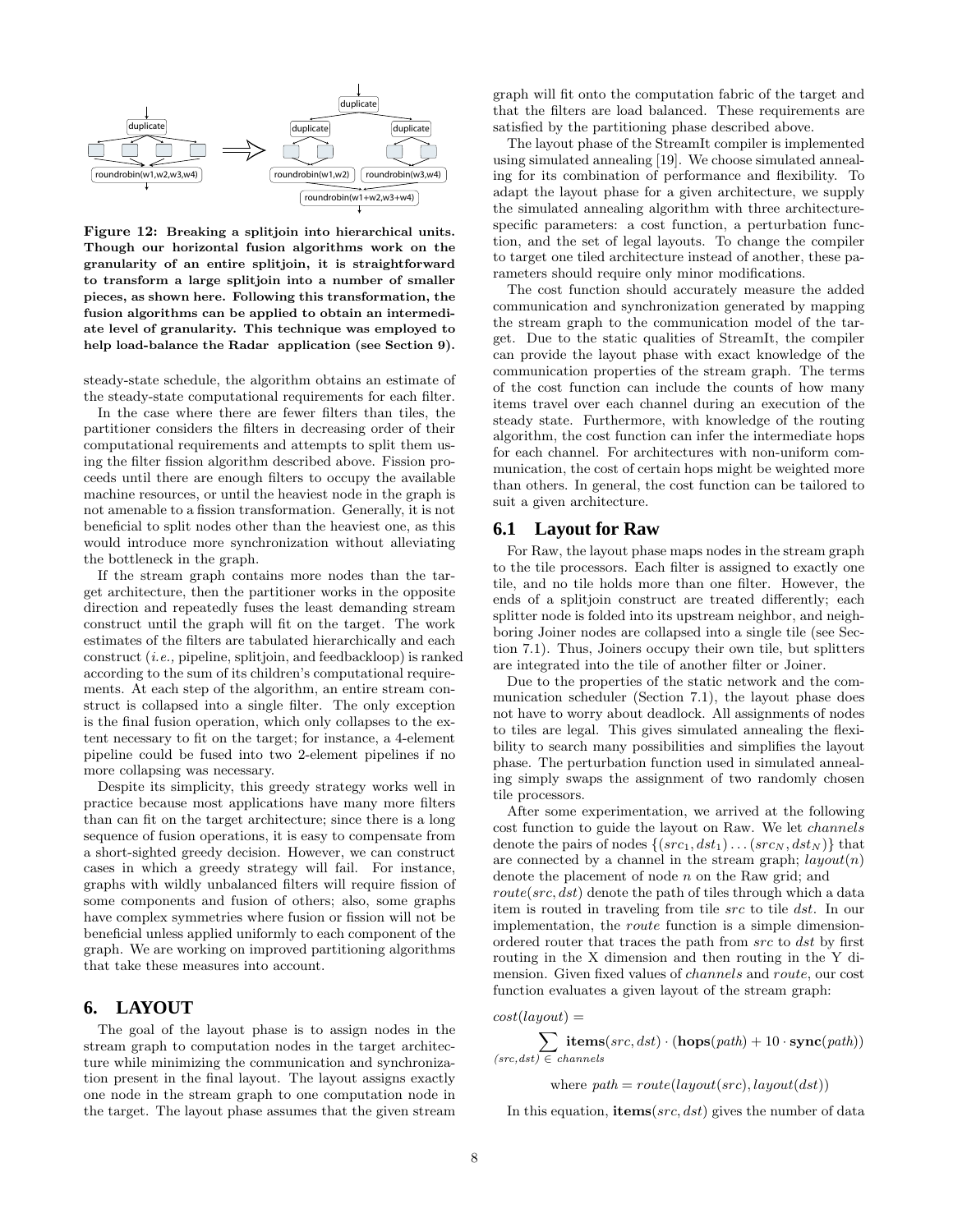

Figure 13: Example of deadlock in a splitjoin. As the joiner is reading items from the stream on the left, items accumulate in the channels on the right. On Raw, senders will block once a channel has four items in it. Thus, once 10 items have passed through the joiner, the system is deadlocked, as the joiner is trying to read from the left, but the stream on the right is blocked.



Figure 14: Fixing the deadlock with a buffering joiner. The buffering roundrobin is an internal StreamIt construct (it is not part of the language) which reads items from its input channels in the order in which they arrive, rather than in the order specified by its weights. The order of arrival is determined by a simulation of the stream graph's execution; thus, the system is guaranteed to be deadlock-free, as the order given by the simulation is feasible for execution on Raw. To preserve the semantics of the joiner, the items are written to the output channel from the internal buffers in the order specified by the joiner's weights. The ordered items are sent to the output as soon as they become available.

words that are transfered from  $src$  to dst during each steady state execution,  $\mathbf{hops}(p)$  gives the number of intermediate tiles traversed on the path p, and  $\textbf{sync}(p)$  estimates the cost of the synchronization imposed by the path  $p$ . We calculate  $\textbf{sync}(p)$  as the number of tiles along the route that are assigned a stream node plus the number of tiles along the route that are involved in routing other channels.

With the above cost function, we heavily weigh the added synchronization imposed by the layout. For Raw, this metric is far more important than the length of the route because neighbor communication over the static network is cheap. If a tile that is assigned a filter must route data items through it, then it must synchronize the routing of these items with the execution of its work function. Also, a tile that is involved in the routing of many channels must serialize the routes running through it. Both limit the amount of parallelism in the layout and need to be avoided.

## **7. COMMUNICATION SCHEDULER**

With the nodes of the stream graph assigned to computation nodes of the target, the next phase of the compiler must map the communication explicit in the stream graph to the interconnect of the target. This is the task of the communication scheduler. The communication scheduler maps the infinite FIFO abstraction of the stream channels to the limited resources of the target. Its goal is to avoid deadlock and starvation while utilizing the parallelism explicit in the stream graph.

The exact implementation of the communication scheduler is tied to the communication model of the target. The simplest mapping would occur for targets implementing an end-to-end, infinite FIFO abstraction, in which the scheduler needs only to determine the sender and receiver of each data item. This information is easily calculated from the weights of the splitters and joiners. As the communication model becomes more constrained, the communication scheduler becomes more complex, requiring analysis of the stream graph. For targets implementing a finite, blocking nearestneighbor communication model, the exact ordering of tile execution must be specified.

Due to the static nature of StreamIt, the compiler can statically orchestrate the communication resources. As described in Section 4, we create an initialization schedule and a steady-state schedule that fully describe the execution of the stream graph. The schedules can give us an order for execution of the graph if necessary. One can generate orderings to minimize buffer length, maximize parallelism, or minimize latency.

Deadlock must be carefully avoided in the communication scheduler. Each architecture requires a different deadlock avoidance mechanism and we will not go into a detailed explanation of deadlock here. In general, deadlock occurs when there is a circular dependence on resources. A circular dependence can surface in the stream graph or in the routing pattern of the layout. If the architecture does not provide sufficient buffering, the scheduler must serialize all potentially deadlocking dependencies.

## **7.1 Communication Scheduler for Raw**

The communication scheduling phase of the StreamIt compiler maps StreamIt's channel abstraction to Raw's static network. As mentioned in Section 3, Raw's static network provides optimized, nearest neighbor communication. Tiles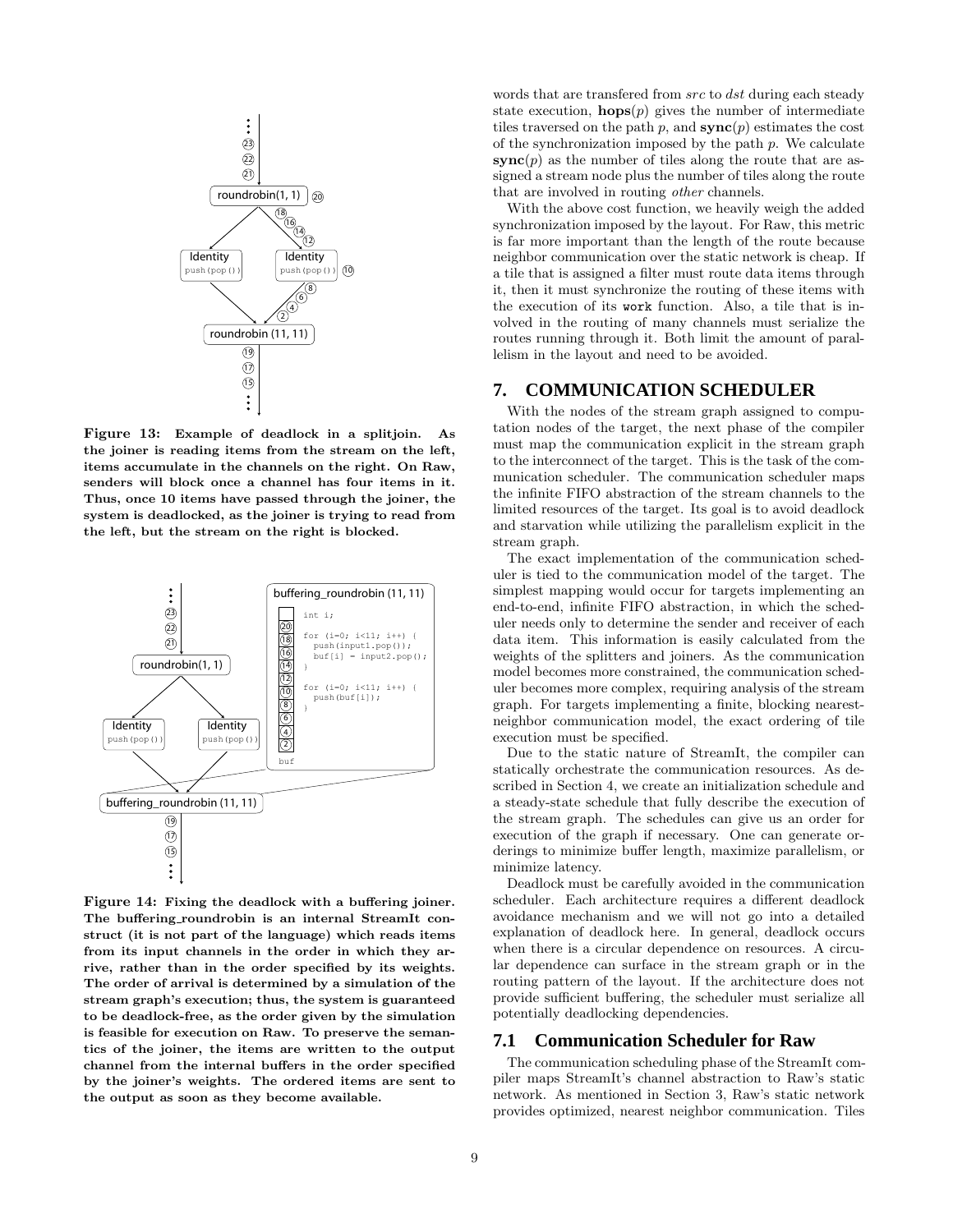|            |                                | $\#$ of constructs in the program<br>lines of |         | $#$ of filters in the |            |               |                |
|------------|--------------------------------|-----------------------------------------------|---------|-----------------------|------------|---------------|----------------|
| Benchmark  | Description                    | code                                          | filters | pipelines             | splitioins | feedbackloops | expanded graph |
| FIR        | 64 tap FIR                     | 125                                           |         |                       |            |               | 132            |
| Radar      | Radar array front-end[20]      | 549                                           | 8       |                       |            |               | 52             |
| Radio      | FM Radio with an equalizer     | 525                                           | 14      |                       |            |               | 26             |
| Sort       | 32 element Bitonic Sort        | 419                                           | 4       |                       |            |               | 242            |
| <b>FFT</b> | 64 element FFT                 | 200                                           | 3       |                       |            |               | 24             |
| Filterbank | 8 channel Filterbank           | 650                                           | 9       |                       |            |               | 51             |
| <b>GSM</b> | GSM Decoder                    | 2261                                          | 26      | 11                    |            |               | 46             |
| Vocoder    | 28 channel Vocoder [30]        | 1964                                          | 55      |                       | 12         |               | 101            |
| 3GPP       | 3GPP Radio Access Protocol [3] | 1087                                          | 16      | 10                    | 18         |               | 48             |

|            |                      | $C$ on a 2.2 $GHz$            |       |                                    |                         |                     |
|------------|----------------------|-------------------------------|-------|------------------------------------|-------------------------|---------------------|
| Benchmark  | StreamIt on 16 tiles |                               |       | C on a single tile                 | <b>Intel Pentium IV</b> |                     |
|            | Utilization          | $#$ of tiles<br><b>MFLOPS</b> |       | Throughput                         | Throughput              | Throughput          |
|            |                      | used                          |       | $(\text{per }10^5 \text{ cycles})$ | (per $10^5$ cycles)     | (per $10^5$ cycles) |
| FIR        | 84%                  | 14                            | 815   | 1188.1                             | 293.5                   | 445.6               |
| Radar      | 79%                  | 16                            | 1.231 | 0.52                               | app. too large          | 0.041               |
| Radio      | 73%                  | 16                            | 421   | 53.9                               | 8.85                    | 14.1                |
| Sort       | 64%                  | 16                            | N/A   | 2.664.4                            | 225.6                   | 239.4               |
| <b>FFT</b> | 42%                  | 16                            | 182   | 2,141.9                            | 468.9                   | 448.5               |
| Filterbank | 41\%                 | 16                            | 644   | 256.4                              | 8.9                     | 7.0                 |
| GSM        | 23%                  | 16                            | N/A   | 80.9                               | app. too large          | 7.76                |
| Vocoder    | 17%                  | 15                            | 118   | 8.74                               | app. too large          | 3.35                |
| 3GPP       | 18%                  | 16                            | 44    | 119.6                              | 17.3                    | 65.7                |
|            |                      |                               |       |                                    |                         |                     |

|  |  | Table 2: Application Characteristics. |
|--|--|---------------------------------------|
|--|--|---------------------------------------|

communicate using buffered, blocking sends and receives. It is the compiler's responsibility to statically orchestrate the explicit communication of the stream graph while preventing deadlock.

To statically orchestrate the communication of the stream graph, the communication scheduler simulates the firing of nodes in the stream graph, recording the communication as it simulates. The simulation does not model the code inside each filter; instead it assumes that each filter fires instantaneously. This relaxation is possible because of the flow control of the static network–since sends block when a channel is full and receives block when a channel is empty, the compiler needs only to determine the ordering of the sends and receives rather than arranging for a precise rendezvous between sender and receiver.

Special care is required in the communication scheduler to avoid deadlock in splitjoin constructs. Figure 13 illustrates a case where the naive implementation of a splitjoin would cause deadlock in Raw's static network. The fundamental problem is that some splitjoins require a buffer of values at the joiner node–that is, the joiner outputs values in a different order than it receives them. This can cause deadlock on Raw because the buffers between channels can hold only four elements; once a channel is full, the sender will block when it tries to write to the channel. If this blocking propagates the whole way from the joiner to the splitter, then the entire splitjoin is blocked and can make no progress.

To avoid this problem, the communication scheduler implements internal buffers in the joiner node instead of exposing the buffers on the Raw network (see Figure 14). As the execution of the stream graph is simulated, the scheduler records the order in which items arrive at the joiner, and the joiner is programmed to fill its internal buffers accordingly. At the same time, the joiner outputs items according to the ordering given by the weights of the roundrobin. That is, the sending code is interleaved with the receiving code in the joiner; no additional items are input if a buffered item can be written to the output stream. To facilitate code generation (Section 8), the maximum buffer size of each internal buffer is recorded.

Our current implementation of the communication scheduler is overly cautious in its deadlock avoidance. All feedbackloops are serialized by the communication scheduler to prevent deadlock. More precisely, the loop and body streams of each feedbackloop cannot execute in parallel. Crossed routes in the layout of the graph are serialized as well, forcing each path to wait its turn at the contention point.

# **8. CODE GENERATION**

The final phase in the flow of the StreamIt compiler is code generation. The code generation phase must use the results of each of the previous phases to generate the complete program text. The results of the partitioning and layout phases are used to generate the computation code that executes on a computation node of the target. The communication code of the program is generated from the schedules produced by the communication scheduler.

## **8.1 Code Generation for Raw**

The code generation phase of the Raw backend generates code for both the tile processor and the switch processor. For the switch processor, we generate assembly code directly. For the tile processor, we generate C code that is compiled using Raw's GCC port. First we will discuss the tile processor code generation. We can directly translate the intermediate representation of most StreamIt expressions into C code. Translations for the push(value), peek(index), and pop() expressions of StreamIt require more care.

In the translation, each filter collects the data necessary to fire in an internal buffer. Before each filter is allowed to fire, it must receive pop items from its switch processor (peek items for the initial firing). The buffer is managed circularly and the size of the buffer is equal to the number of items peeked by the filter. peek(index) and pop() are translated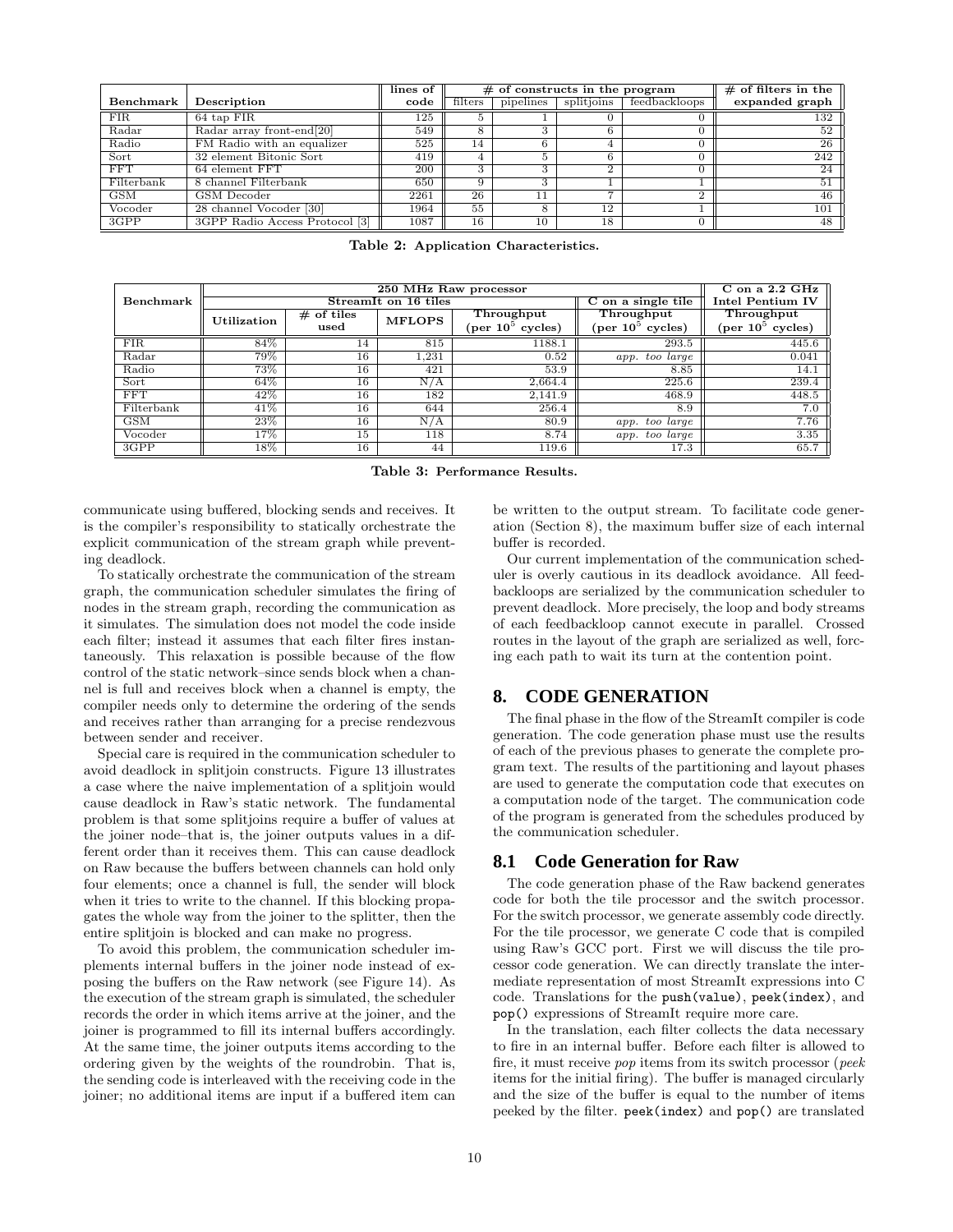

Figure 15: StreamIt throughput on a 16-tile Raw machine, normalized to throughput of hand-written C running on a single Raw tile.

into accesses of the buffer, with pop() adjusting the end of the buffer, and peek(index) accessing the  $index<sup>th</sup>$  element from the end of the buffer. push(value) is translated directly into a send from the tile processor to the switch processor. The switch processors are then responsible for routing the data item.

The filter code does not interleave send instructions with receive instructions. The filter must receive all of the data necessary to fire before it can execute its work function. This is an overly conservative approach that prevents deadlock for certain situations, but limits parallelism. For example, this technique prevents feedbackloops from deadlocking by serializing the loop and the body. The loop and the body cannot execute in parallel. We are investigating methods for relaxing the serialization.

As described in Section 7.1, the communication scheduler computes an internal buffer schedule for each collapsed Joiner node. This schedule exactly describes the order in which to send and receive data items from within the Joiner. The schedule is annotated with the destination buffer of the receive instruction and the source buffer of the send instruction. Also, the communication scheduler calculates the maximum size of each buffer. With this information the code generation phase can produce the code necessary to realize the internal buffer schedule on the tile processor.

Lastly, to generate the instructions for the switch processor, we directly translate the switch schedules computed by the communication scheduler. The initialization switch schedule is followed by the steady state switch schedule, with the steady state schedule looping infinitely.

# **9. RESULTS**

Our current implementation of StreamIt supports fully automatic compilation through the Raw backend. We have also implemented the optimizations that we have described: synchronization elimination, modulo expression elimination (vertical fusion), buffer localization (vertical fusion), and buffer sharing (horizontal fusion).

We evaluate the StreamIt compiler for the set of applications shown in Table 2; our results appear in Table 3. For each application, we compare the throughput of StreamIt with a hand-written C program, running the latter on either a single tile of Raw or on a Pentium IV. For Radio, GSM, and Vocoder, the C source code was obtained from a



Figure 16: Throughput of StreamIt code running on 16 tiles and C code running on a single tile, normalized to throughput of C code on a Pentium IV.

third party; in other cases, we wrote a C implementation following a reference algorithm. For each benchmark, we show MFLOPS (which is N/A for integer applications), processor utilization (the percentage of time that an occupied tile is not blocked on a send or receive), and throughput. We also show the performance of the C code, which is not available for C programs that did not fit onto a single Raw tile (Radar, GSM, and Vocoder). Figures 15 and 16 illustrate the speedups obtained by StreamIt compared to the C implementations<sup>2</sup>.

The results are encouraging. In many cases, the StreamIt compiler obtains good processor utilization–over 60% for four benchmarks and over 40% for two additional ones. For GSM, parallelism is limited by a feedbackloop that sequentializes much of the application. Vocoder is hindered by our work estimation phase, which has yet to accurately model the cost of library calls such as sin and tan; this impacts the partitioning algorithm and thus the load balancing. 3GPP also has difficulties with load balancing, in part because our current implementation fuses all the children of a stream construct at once.

StreamIt performs respectably compared to the C implementations, although there is room for improvement. The aim of StreamIt is to provide a higher level of abstraction than C without sacrificing performance. Our current implementation has taken a large step towards this goal. For instance, the synchronization removal optimization improves the throughput of 3GPP by a factor of 1.8 on 16 tiles (and by a factor of 2.5 on 64 tiles.) Also, our partitioner can be very effective–as illustrated in Figure 5, partitioning the Radar application improves performance by a factor of 2.3 even though it executes on less than one third of the tiles.

The StreamIt optimization framework is far from complete, and the numbers presented here represent a first step rather than an upper bound on our performance. We are actively implementing aggressive inter-node optimizations and more sophisticated partitioning strategies that will bring us closer to achieving linear speedups for programs with abundant parallelism.

 $^2\mathrm{FFT}$  and Filterbank perform better on a Raw tile than on the Pentium 4. This could be because Raw's single-issue processor has a larger data cache and a shorter processor pipeline.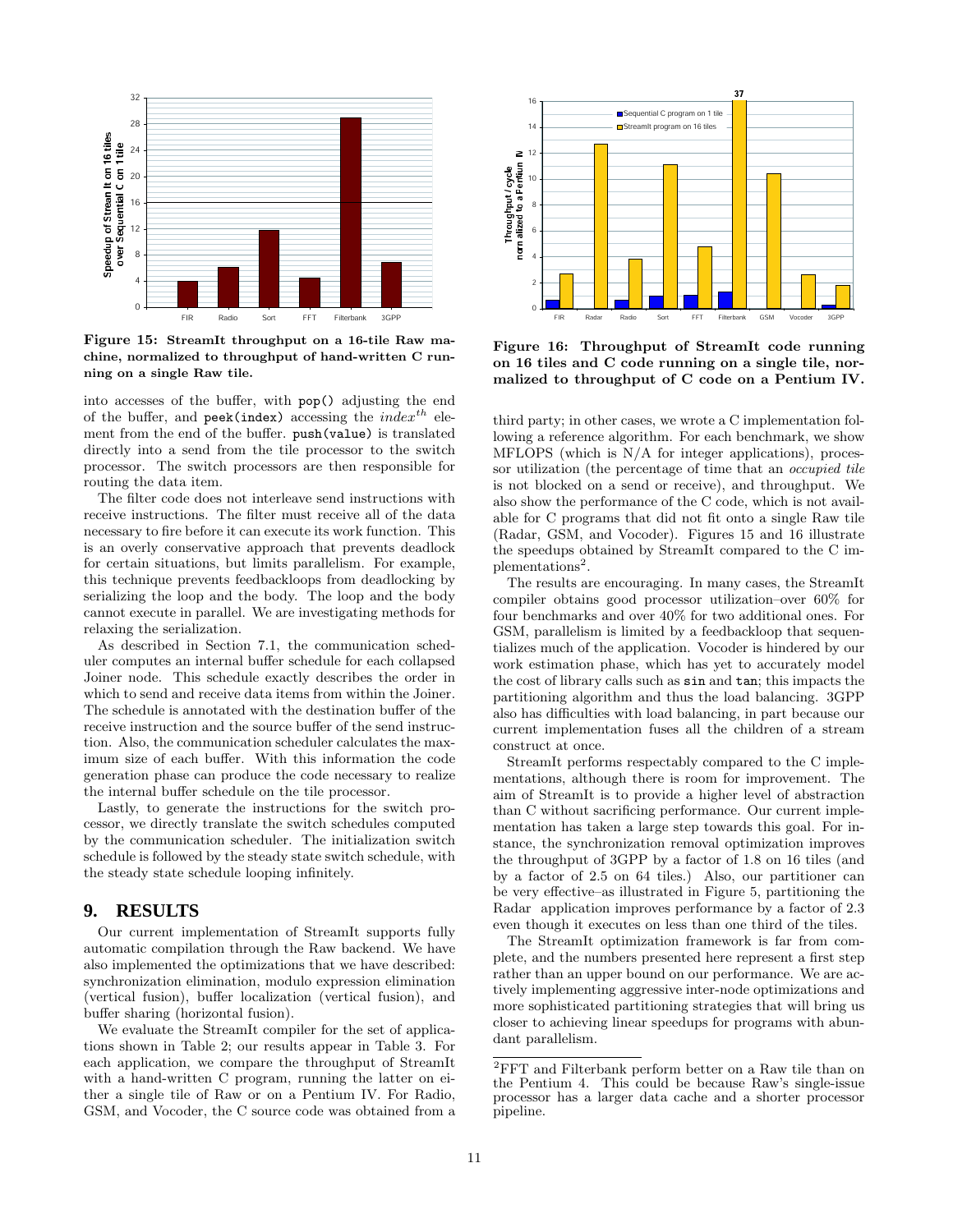# **10. RELATED WORK**

The Transputer architecture [2] is an array of processors, where neighboring processors are connected with unbuffered point-to-point channels. The Transputer does not include a separate communication switch, and the processor must get involved to route messages. The programming language used for the Transputer is Occam [17]: a streaming language similar to CSP [16]. However, unlike StreamIt filters, Occam concurrent processes are not statically load-balanced, scheduled and bound to a processor. Occam processes are run off a very efficient runtime scheduler implemented in microcode [24].

DSPL is a language with simple filters interconnected in a flat acyclic graph using unbuffered channels [25]. Unlike the Occam compiler for the Transputer, the DSPL compiler automatically maps the graph into the available resources of the Transputer. The DSPL language does not expose a cyclic schedule, thus the compiler models the possible executions of each filter to determine the possible cost of execution and the volume of communication. It uses a search technique to map multiple filters onto a single processor for load balancing and communication reduction.

The Imagine architecture is specifically designed for the streaming application domain [28]. It operates on streams by applying a computation kernel to multiple data items off the stream register file. The compute kernels are written in Kernel-C while the applications stitching the kernels are written in Stream-C. Unlike StreamIt, with Imagine the user has to manually extract the computation kernels that fit the machine resources in order to get good steady state performance for the execution of the kernel [18]. On the other hand, StreamIt uses fission and fusion transformations to create load-balanced computation units and filters are replicated to create more data parallelism when needed. Furthermore, the StreamIt compiler is able to use global knowledge of the program for layout and transformations at compile-time while Stream-C interprets each basic block at runtime and performs local optimizations such as stream register allocation in order to map the current set of stream computations onto Imagine.

The iWarp system [7] is a scalable multiprocessor with configurable communication between nodes. In iWarp, one can set up a few FIFO channels for communicating between non-neighboring nodes. However, reconfiguring the communication channels is more coarse-grained and has a higher cost than on Raw, where the network routing patterns can be reconfigured on a cycle-by-cycle basis [32]. ASSIGN [26] is a tool for building large-scale applications on multiprocessors, especially iWarp. ASSIGN starts with a coarse-grained flow graph that is written as fragments of C code. Like StreamIt, it performs partitioning, placement, and routing of the nodes in the graph. However, ASSIGN is implemented as a runtime system instead of a full language and compiler such as StreamIt. Consequently, it has fewer opportunities for global transformations such as fission and reordering.

SCORE (Stream Computations Organized for Reconfigurable Execution) is a stream-oriented computational model for virtualizing the resources of a reconfigurable architecture [8]. Like StreamIt, SCORE aims to improve portability across reconfigurable machines, but it takes a dynamic approach of time-multiplexing computations (divided into "compute pages") from within the operating system, rather than statically scheduling a program within the compiler.

Ptolemy [21] is a simulation environment for heterogeneous embedded systems, including the domain of Synchronous Dataflow (SDF) that is similar to the static-rate stream graphs of StreamIt. While there are many well-established scheduling techniques for SDF [5], the round-robin nodes in our stream graph require the more general model of Cyclo-Static Dataflow (CSDF) [6] for which there are fewer results. Even CSDF does not have a notion of an initialization phase, filters that peek, or a dynamic messaging system as supported in StreamIt. In all, the StreamIt compiler differs from Ptolemy in its focus on optimized code generation for the nodes in the graph, rather than high-level modeling and design.

Proebsting and Watterson [27] present a filter fusion algorithm that interleaves the control flow graphs of adjacent nodes. However, they assume that nodes communicate via synchronous get and put operations; StreamIt's asynchronous peek operations and implicit buffer management fall outside the scope of their model.

A large number of programming languages have included a concept of a stream; see [31] for a survey. Synchronous languages such as LUSTRE [14], Esterel [4], and Signal [11] also target the embedded domain, but they are more controloriented than StreamIt and are not aggressively optimized for performance. Sisal (Stream and Iteration in a Single Assignment Language) is a high-performance, implicitly parallel functional language [10]. The Distributed Optimizing Sisal Compiler [10] considers compiling Sisal to distributed memory machines, although it is implemented as a coarsegrained master/slave runtime system instead of a fine-grained static schedule.

## **11. CONCLUSION**

In this paper, we describe the StreamIt compiler and a backend for the Raw architecture. Unlike other streaming languages, StreamIt enforces a structure on the stream graph that allows a systematic approach to optimization and parallelization. The structure enables us to define multiple transformations and to compose them in a hierarchical manner.

We introduce a collection of optimizations–vertical and horizontal filter fusion, vertical and horizontal filter fission, and filter reordering–that can be used to restructure stream graphs. We show that by applying these transformations, the compiler can automatically convert a high-level stream program, written to reflect the composition of the application, into a load-balanced executable for Raw.

The stream graph of a StreamIt program exposes the data communication pattern to the compiler, and the lack of global synchronization frees the compiler to reorganize the program for efficient execution on the underlying architecture. The StreamIt compiler demonstrates the power of this flexibility by partitioning large programs for execution on Raw. However, many of the techniques we describe are not limited to Raw; in fact, we believe that the explicit parallelism and communication in StreamIt is essential for obtaining high performance on other communication-exposed architectures. In this sense, we consider the techniques described in this paper to be a first step towards establishing a portable programming model for communication-exposed machines.